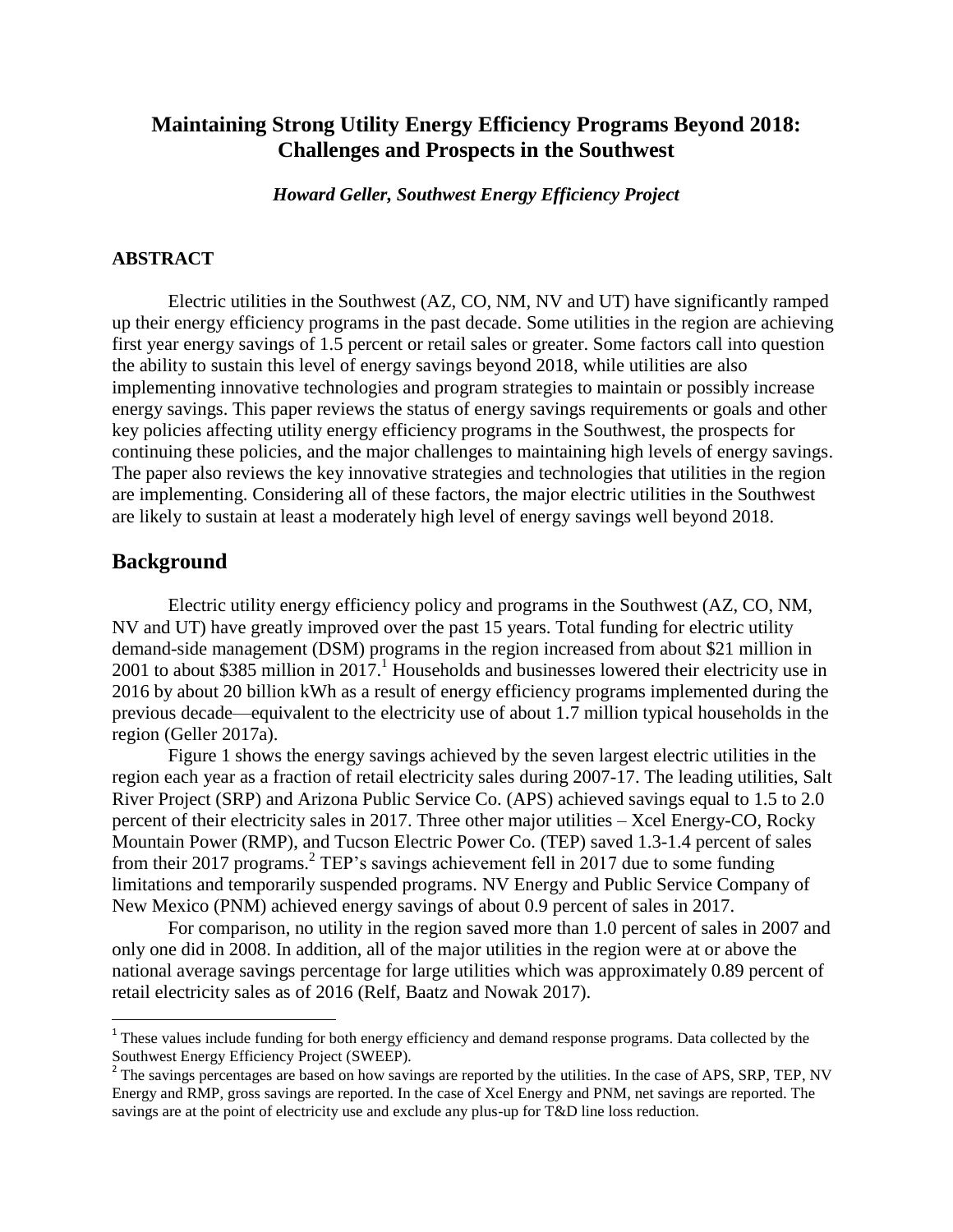

Figure 1. Energy savings of major electric utilities in the Southwest (savings as a percentage of retail sales)

The energy savings trends over the past decade were driven by a variety of policies including energy savings requirements or goals and shareholder incentives for utilities, as well as by technological and programmatic opportunities.

# **Challenges**

There are a number of challenges to maintaining strong utility energy efficiency programs in the Southwest and other regions after 2018. Some of these challenges are technological or market-related, while others are policy-related. The generic challenges are briefly reviewed below, followed by a discussion of policy status and prospects by state.

### **Diminished Load Growth**

The major utilities in the Southwest, like utilities in other regions, have experienced flat or even declining electricity demand over the past decade. Diminished load growth has led some utilities to look less favorably upon their energy efficiency efforts, particularly those utilities with business models where utilities benefit financially from load growth in between rate cases. Utilities with adequate or excess capacity (and their regulators) ask why they should be pursuing additional energy efficiency resources. Diminished load growth also affects cost effectiveness analysis in that robust energy efficiency programs generally have less value if they are primarily reducing the operation of existing power plants rather than avoiding both construction and operation of new generating facilities.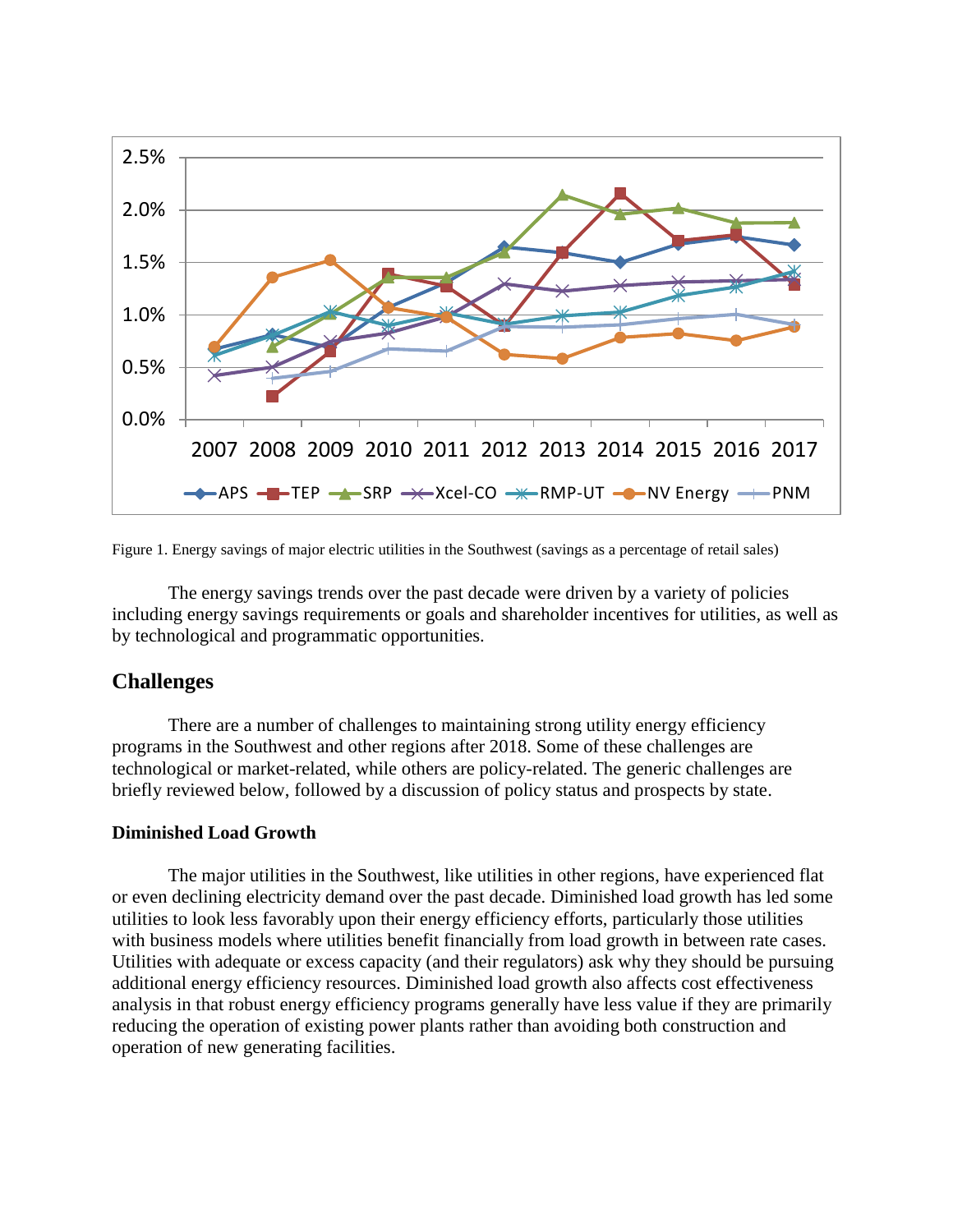### **Falling Avoided Costs**

The costs avoided by utility energy efficiency programs include both capital and energy costs. Avoided energy costs have fallen in recent years as natural gas prices have dropped and remain relatively low. With plentiful natural gas supplies expected to persist for many years, some utilities are no longer projecting significant increases in natural gas prices in their DSM plan time horizons. In addition, some utilities are experiencing reductions in avoided generation and avoided transmission and distribution (T&D) capacity costs. The reduction in avoided costs lowers net economic benefits and makes it more difficult for some programs to pass cost effectiveness screening.

### **Uncertain Energy Savings Potential**

There is some uncertainty regarding achievable and cost-effective energy savings potential from utility energy efficiency programs beyond 2018. One uncertainty concerns the scope and degree of enforcement of the EISA light bulb efficiency standard that is scheduled to take effect in  $2020$ .<sup>3</sup> Consequently, it is unclear whether utilities will be able to maintain costeffective residential lighting programs in 2020 and beyond, and if so how much net energy savings potential will be available. Likewise there is uncertainty about the achievable energy savings potential from emerging technologies and new program strategies such as utilizing smart meter data to educate and engage with customers in ways that contribute to energy savings.

### **Policy Limitations and Uncertainties**

Some southwestern states including Arizona and New Mexico face policy limitations around energy efficiency goals or standards that end in 2020, and uncertainty as to whether there is the political will to extend the standards beyond 2020. Other states such as Utah lack energy efficiency goals or standards. Some states including Arizona and Nevada have not adopted financial incentives for utilities to pursue high levels of energy savings, or have inadequate incentives. Some states are considering new clean energy standards or even clean peak standards, but these new policies are still under development. Finally, there is uncertainty related to the possible adoption of retail electricity competition via a ballot initiative in Nevada. These issues are discussed in more detail in the next section.

# **Policy Status and Prospects**

# **Arizona**

 $\overline{\phantom{a}}$ 

Arizona has adopted some of the strongest energy efficiency standards in the country for investor-owned utilities through action taken in 2009 by the Arizona Corporation Commission (ACC 2009). Regulated electric utilities are required to save 22 percent of electricity consumption in 2020 as a result of energy efficiency programs implemented during 2011-2020.<sup>4</sup>

<sup>&</sup>lt;sup>3</sup> The EISA standard of 45 lumens per watt lamp is written into law but is being challenged by lighting manufacturers.

<sup>&</sup>lt;sup>4</sup> The standards refer to gross energy savings and consequently savings achievements are also based on gross energy savings.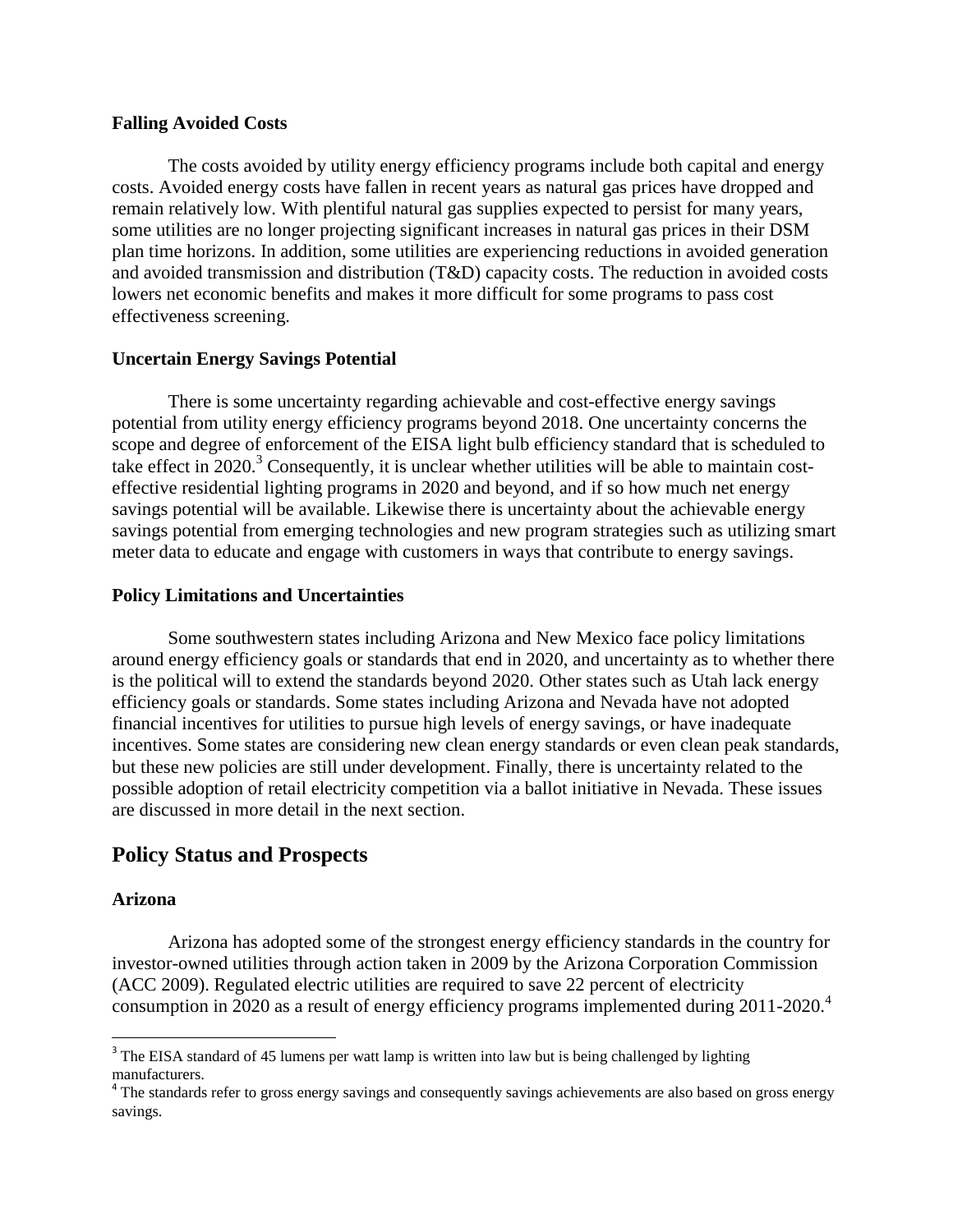Up to 2 percent of the total savings can be attained through credits from demand response programs. Also, some early-action credit is provided for energy savings achieved through utility programs during 2005-10. The standards include annual targets that have increased over time. During 2016-20, the annual targets average 2.25 percent savings per year excluding the demand response credit. In addition to the energy efficiency standards, the ACC has approved lost revenue recovery and performance-based shareholder incentive mechanisms for the electric utilities it regulates. However, the shareholder incentives are relatively modest in magnitude.

The state's major investor-owned electric utilities, APS and TEP, are on track for meeting the 2020 standards. As of 2017, the two utilities realized annual savings of about 5,350 GWh per year due to cumulative energy efficiency programs under the standards (excluding the demand response credits) (APS 2018; TEP 2018). This is equivalent to saving about 14.5 percent of retail sales for the two utilities combined. In addition, the two utilities estimate net societal benefits of over \$1.2 billion from cumulative energy efficiency programs under the standards.

In spite of the success of the standards, APS has proposed deep cuts in its energy efficiency programs including eliminating residential and commercial/industrial (C&I) lighting programs, C&I refrigeration measures and air conditioning efficiency programs starting in 2018 (APS 2017). APS argues that energy savings during daytime hours in the spring and fall are no longer as valuable to the utility as in the past given the growing penetration of solar resources; i.e., the duck curve issue. Energy efficiency advocates are opposing the program cuts arguing that the programs continue to provide value to the utility system the majority of the time and that APS has failed to demonstrate that the programs are no longer cost effective. In addition, eliminating the programs would put compliance with the efficiency standards at risk. The ACC is expected to rule on APS's proposed DSM program cuts during the summer of 2018.

Regarding the prospects for maintaining strong utility energy efficiency programs after 2020, adopting new standards post-2020 does not look promising at this time given the current composition of the ACC and the energy efficiency program cuts proposed by APS in 2018. Several Commissioners are supportive of strong utility energy efficiency policies and programs, but at least three votes are needed for approving a new policy by the five-member Commission.

The Integrated Resource Plans (IRPs) prepared by the utilities are another avenue for advancing energy efficiency policy over the longer term. In 2017, APS and TEP developed IRPs that emphasized addition of new gas-fired generating capacity while greatly scaling back energy efficiency and peak demand reduction efforts. APS in particular proposed adding over 5,000 MW of new gas-fired resources by 2032, no new utility-scale solar additions, and only about 1,070 MW of new energy efficiency and demand response resources.

The Southwest Energy Efficiency Project (SWEEP) and its partners developed Alternative Resource Portfolios for both APS and TEP that consisted of much greater reliance on energy efficiency, demand response, renewable resources and energy storage compared to the utilities' plans (SWEEP and WRA 2018). Analysis by the advocates showed that the Alternative Portfolios would save consumers hundreds of millions of dollars, reduce pollutant emissions, and reduce risk. A broad range of stakeholders including consumer groups, business groups, tribal representatives and clean energy groups supported the Alternative Resource Portfolios before the ACC. In March 2018, the ACC decided on a 3-2 vote to "not acknowledge" the IRPs submitted by APS and TEP (ACC 2018).<sup>5</sup> In the next round of IRPs, the utilities were directed to develop

 $\overline{\phantom{a}}$ 

<sup>&</sup>lt;sup>5</sup> The ACC does not accept or reject the utility IRPs but instead either acknowledges them or not. Voting to not acknowledge the plans essentially means the Commission was not supportive of the resource portfolios proposed by the utilities.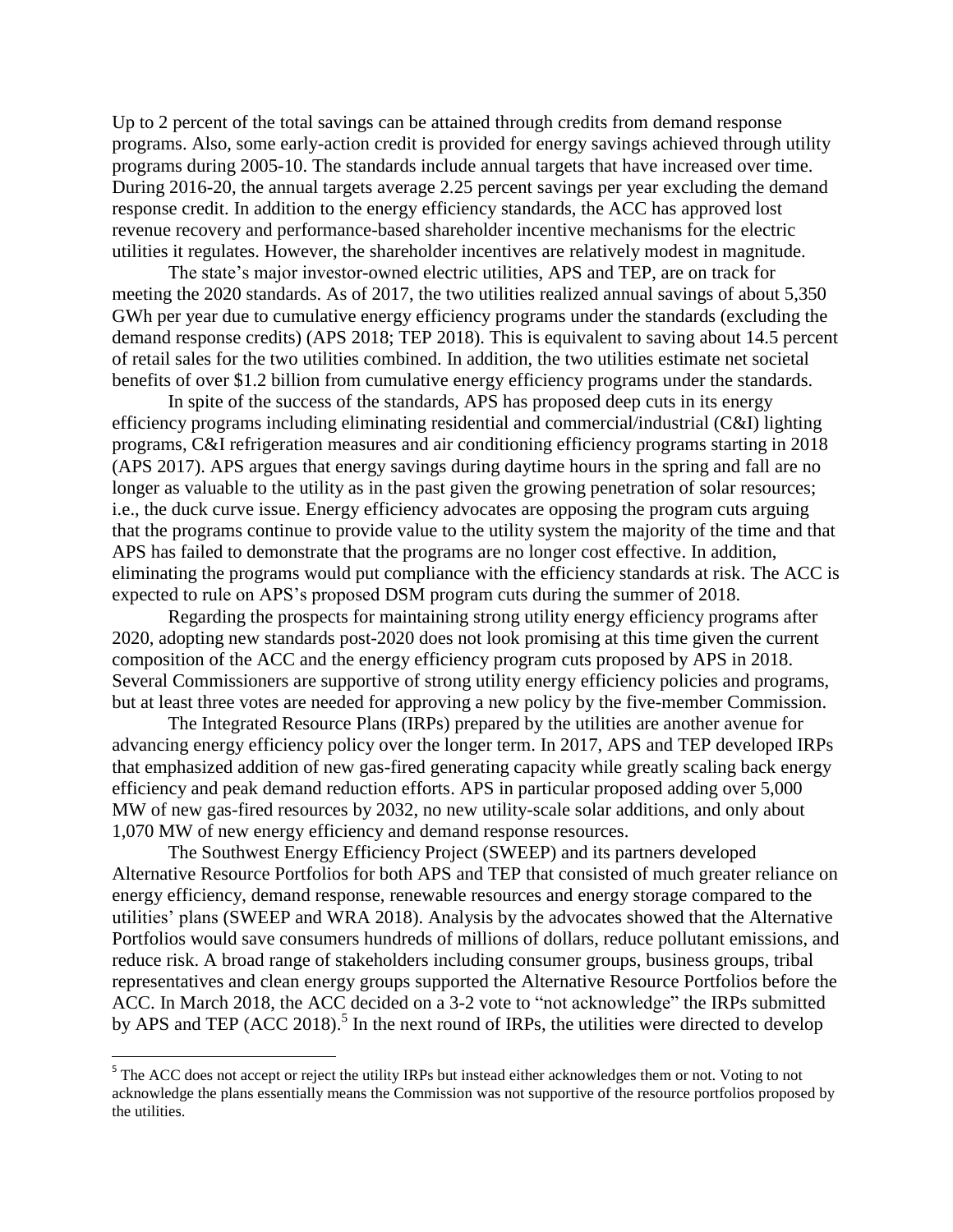and analyze resource portfolios with less natural gas and more energy efficiency and other cleaner resources. The ACC also adopted a moratorium on new natural gas resources of 150 MW or greater for the remainder of 2018.

In addition to this historic rejection of the resource plans proposed by the utilities, ACC Commissioner Andy Tobin has proposed an Energy Modernization Plan that would establish a goal of 80 percent of generation coming from "clean resources" (defined as renewable energy, energy efficiency and nuclear power) by 2050 (Tobin 2018). The Energy Modernization Plan proposal also directs the ACC to establish a new energy efficiency policy for the post-2020 time period to help meet the goal. The ACC is expected to issue a response to Commissioner Tobin's proposal at some point in 2018.

### **Colorado**

 In 2007, the Colorado legislature directed the Public Utilities Commission (PUC) to establish energy savings goals for investor-owned electric utilities through 2018. The legislation also directed the PUC to provide utilities with an opportunity to earn a profit from implementing cost-effective energy efficiency programs for their customers. In 2017, the original legislation was amended directing the PUC to set energy savings goals for another ten years.

The Colorado PUC set energy savings goals for Xcel Energy, the major electric utility in the state, which increased over time. The goal is 400 GWh per year during 2015-18. 6 This goal is equivalent to saving about 1.3 percent of the utility's retail electricity sales annually. Xcel Energy exceeded the savings goal set by the PUC each year during 2008-17, saving about 3,100 GWh in 2017 due to cumulative energy efficiency programs (SWEEP 2017a). This level of energy savings is equivalent to saving about 11 percent of the utility's retail sales as of 2017.

Xcel Energy estimates net economic benefits of about \$1.4 billion from its cumulative energy efficiency programs since 2008. In addition, Xcel Energy was awarded about \$130 million in shareholder incentives during 2009-17 based on the energy savings and net economic benefits of its energy efficiency programs.

A DSM Strategic Issues proceeding began in 2017 to establish new energy savings and peak demand reduction goals, and consider changes to other DSM policies, for Xcel Energy during the 2019-23. The utility initially proposed lowering the energy savings goals based on a new DSM Market Potential study and other factors. Some intervenors including Commission staff and the consumer advocate supported goals even lower than what Xcel proposed, while SWEEP and other energy efficiency advocates proposed higher energy savings goals.

Settlement negotiations in the proceeding resulted in most parties agreeing to continue the current energy savings goal of 400 GWh per year through 2023 rather than lower the goal (Settling Parties 2018). The Settlement Agreement also strengthens the shareholder incentive mechanism, supports geo-targeted DSM efforts on constrained distribution system feeders, and increases the non-energy benefits adders used in DSM program cost-benefit analysis.

The Commission deliberated in April, 2018 and approved the energy savings goal originally proposed by SWEEP which is a net energy savings goal of 500 GWh per year, equal to about 1.6 percent of Xcel's projected retail sales during 2019-23 (Colorado PUC 2018). Some portions of the Settlement Agreement were approved as well.

In addition to the DSM Strategic Issues proceeding, the Colorado PUC approved a decoupling mechanism for Xcel Energy in 2017. The decoupling mechanism applies to the

<sup>&</sup>lt;sup>6</sup> The Colorado goals are expressed as net energy savings at the generator level.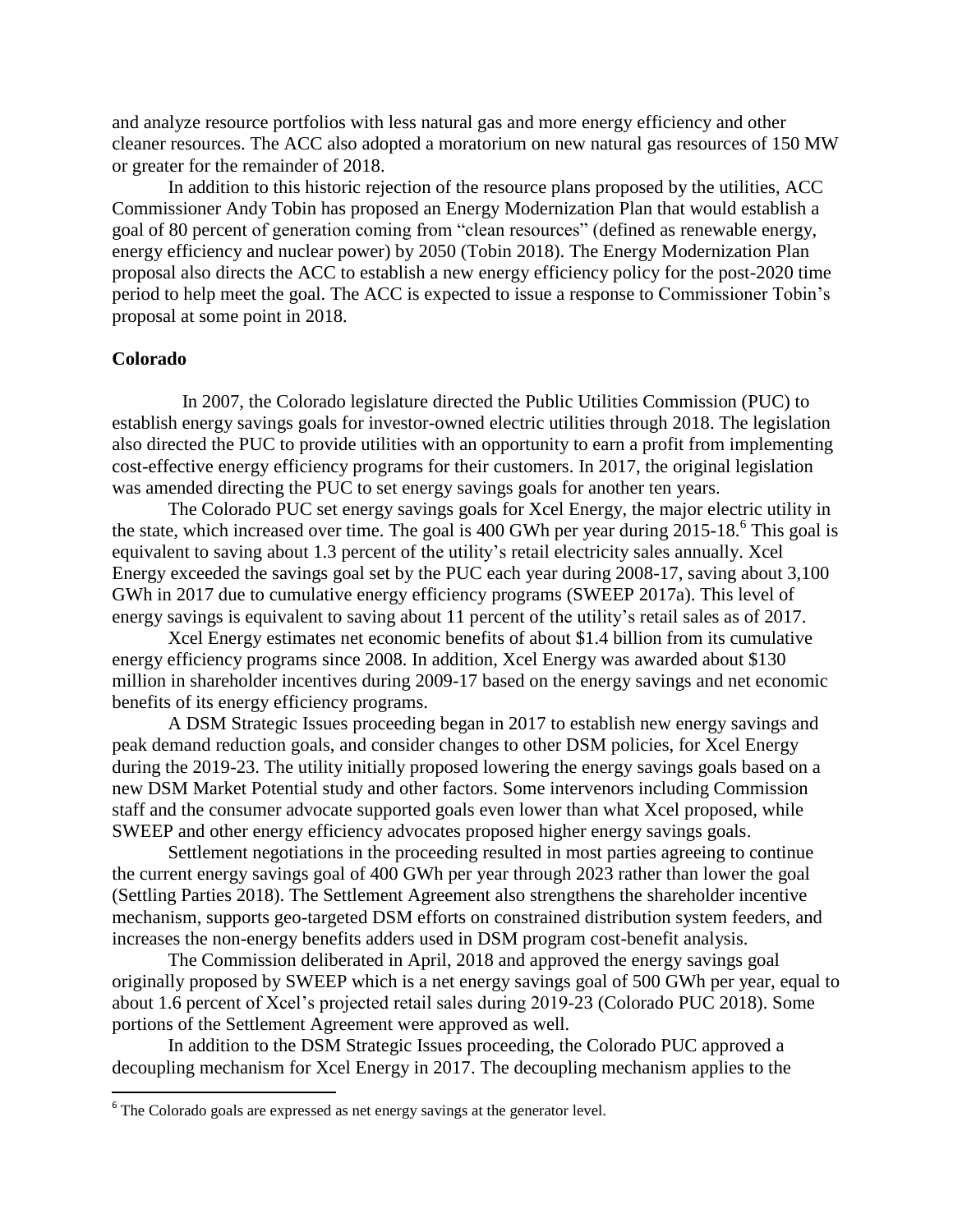residential and small commercial customer classes. The combination of decoupling and the shareholder incentives in the Settlement Agreement helped to convince Xcel Energy to support the continuation of relatively strong energy savings goals.

## **Nevada**

 $\overline{\phantom{a}}$ 

In 2005, Nevada's Renewable Portfolio Standard (RPS) was amended to allow up to 25 percent of the clean generation requirement to be met with energy savings credits from utilitysponsored energy efficiency programs. The RPS required that 20 percent of all electricity sold by the state's regulated utilities to come from clean sources by 2015. The RPS was subsequently amended to require 25 percent clean generation by 2025.

NV Energy, the parent company for Nevada Power Co. (NPC) in southern Nevada and Sierra Pacific Power Co. (SPPC) in northern Nevada, greatly expanded its energy efficiency and other demand-side management (DSM) programs during 2006-9 in response to this legislation (see Figure 1). In 2008-09, NV Energy was the leading utility in the southwest region with respect to energy savings as a percentage of retail electricity sales.

However, a number of factors worked against energy efficiency in Nevada over the past decade (SWEEP 2017b):

- Nevada's economy withered during the great recession and electricity consumption fell as a result. The Public Utilities Commission of Nevada (PUCN) questioned the need for large investments in energy efficiency programs in the short run, and cut NV Energy's DSM budget including eliminating the residential lighting and pool pumps programs.
- NV Energy accumulated significant excess energy efficiency credits from its successful DSM programs during 2006-09, meaning the utility had less motivation to continue achieving high levels of energy savings post-2010.
- Nevada's consumer advocate became increasingly hostile to energy efficiency programs in part because NV Energy proposed and the PUCN approved a lost revenue recovery mechanism.
- In 2013, the Nevada legislature approved a phase out of the energy efficiency credits that can be counted towards compliance with the Renewable Portfolio standard, with full phase out in 2025.

In 2017, NV Energy spent \$50 million on DSM programs and realized energy savings of approximately 265 GWh per year, equivalent to about  $0.9$  percent of retail electric sales.<sup>7</sup> The utility implements comprehensive C&I programs but no longer implements residential lighting, new construction, or low-income programs. While the energy savings are relatively low on a percent of sales basis, NV Energy does implement a very successful Wi-Fi-enabled smart thermostat program with over 75,000 thermostats installed as of 2017. This integrated EE/DR program provides considerable energy savings as well as peak demand reduction.

Given the modest energy savings achievements of NV Energy in recent years, SWEEP and other energy efficiency advocates proposed new policies including stand-alone energy efficiency standards. Negotiations with NV Energy resulted in a compromise set of policies that the Nevada legislature adopted in 2017 (Nevada Legislature 2017). The new legislation:

- Includes a declaration that it is in the public interest for utilities to maximize the implementation of cost-effective, achievable energy efficiency opportunities;
- Directs the PUCN to set energy savings goals for NV Energy;

The energy savings value is gross energy savings, as reported by NV Energy.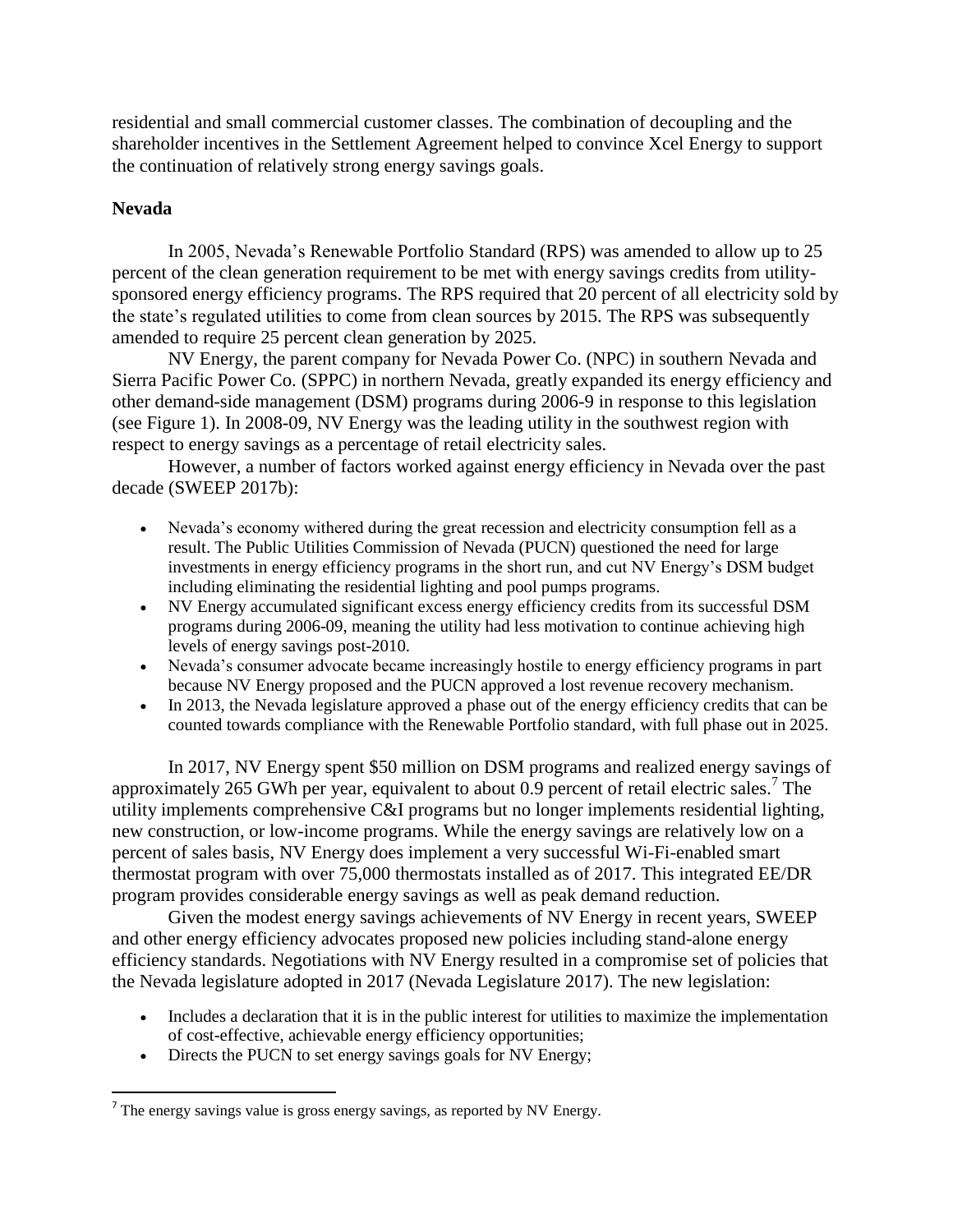- Requires cost effectiveness at the portfolio level rather than individual program level;
- Requires that at least 5% of total utility energy efficiency expenditures assist low-income households in saving energy; and
- Directs utilities and the PUCN to account for non-energy benefits in DSM program benefit-cost analysis.

The PUCN was nearing conclusion of a rulemaking to implement the new legislation as June, 2018. In addition, NV Energy submitted a new three-year DSM programs plan in June 2018 that responds to the 2017 legislation and includes a number of new energy efficiency programs; e.g., restarting residential lighting and pool pumps programs (NV Energy 2018). The new DSM plan is designed to save a total of 345 GWh per year on average during 2019-21, equivalent to saving about 1.15 percent of projected retail electricity sales annually.

There is one other "wild card" that could affect future utility efficiency efforts in Nevada. A proposal to adopt retail competition, known as the Energy Choice Initiative, will be on the ballot in November 2018. If this ballot initiative passes, the legislature is given the responsibility for adopting implementing legislation with retail competition implemented starting in 2023. The fate of utility energy efficiency programs is one of the issues that will need to be addressed should the Energy Choice Initiative pass. For example, the implementing legislation could include a non-bypassable wires charge to pay for energy efficiency programs that either NV Energy or a third party administrator would implement.

#### **New Mexico**

In 2005, the New Mexico legislature adopted the Efficient Use of Energy Act (EUEA), directing investor-owned utilities to implement cost-effective energy efficiency and load management programs, and establishing a cost recovery mechanism for utility DSM investments. In 2008, the EUEA was amended, requiring that electric utility programs achieve 5 percent savings by 2014 and 10 percent by 2020 (as a fraction of 2005 electricity sales). The amended EUEA also directed the Public Regulation Commission (PRC) to remove disincentives and allow utilities to earn a profit on investments in cost-effective DSM programs.

In 2013, the legislature amended the EUEA a second time, setting utility funding for energy efficiency and load management programs at 3 percent of customers' bills and changing the primary cost-effectiveness test from the TRC to the UCT test. At the same time, the legislature lowered the state's 2020 energy efficiency standard from 10 percent to 8 percent.

Public Service Company of New Mexico (PNM) is the main investor-owned utility in the state; in addition there are two smaller IOUs. The three utilities significantly ramped up their energy efficiency programs in response to the policies described above. Combined they saved about 0.9 percent of retail sales annually from programs implemented in 2017, and a total of about 1,050 GWh as a result of DSM programs implemented during 2008-17 (SWEEP 2017c). The savings from cumulative efforts are equal to about 7.0 percent of total retail electricity use. The utilities are on track to meet the EUEA's 2020 energy savings requirement.

PNM has proposed revenue decoupling in order to remove the financial disincentives associated with utility-sponsored energy efficiency programs, but the PRC rejected this policy in two separate rate cases. The PRC approved limited financial incentives which PNM in particular does not believe are adequate to satisfy the requirements in the Act. In addition, the PRC is considering adopting a Lost Revenue Adjustment Mechanism (LRAM) mechanism for PNM in a docket underway in 2018.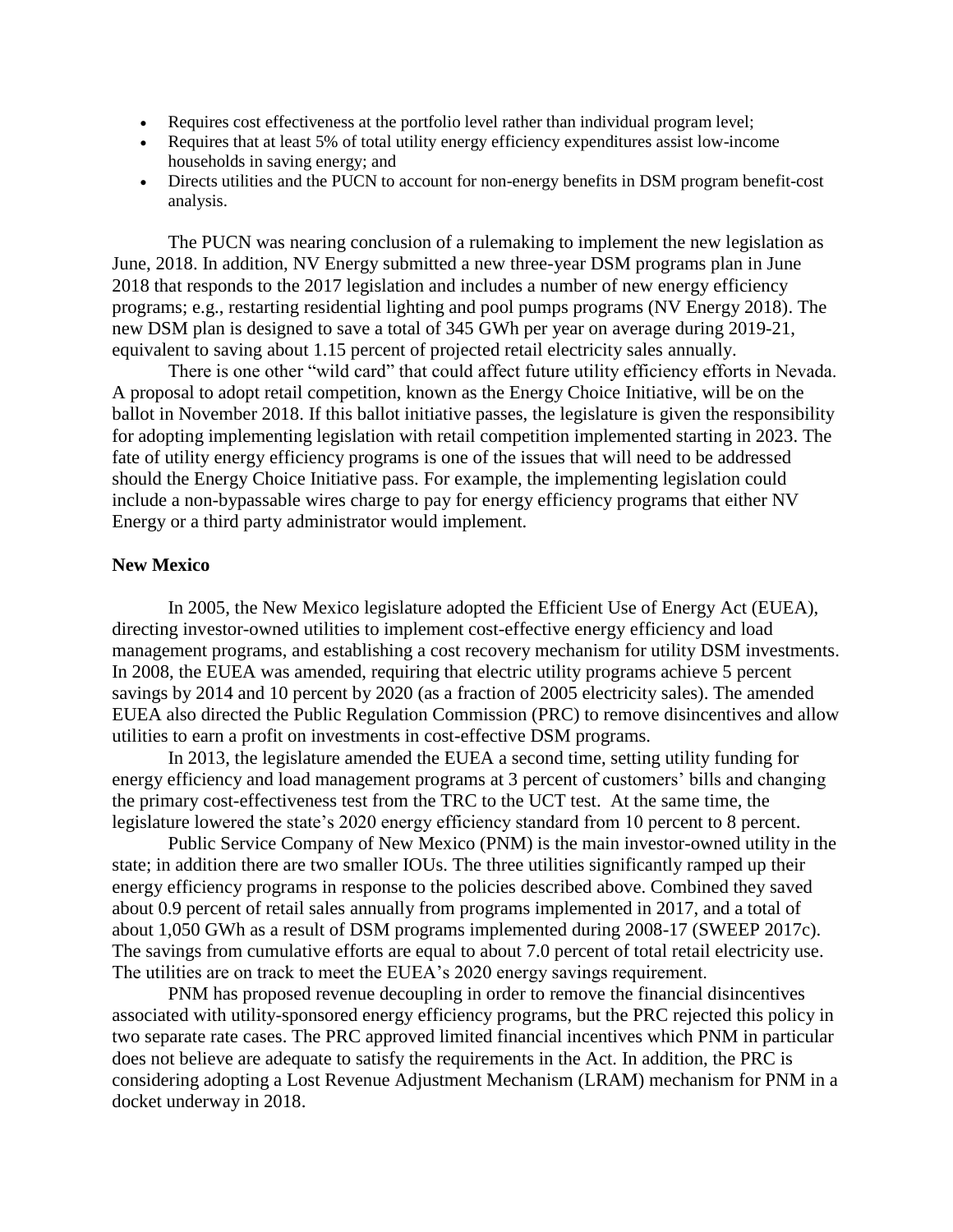#### **Utah**

PacifiCorp, doing business as Rocky Mountain Power (RMP), is Utah's sole investorowned electric utility. The Utah Public Service Commission established IRP requirements for PacifiCorp in 1992. The Utah Legislature also approved a DSM tariff rider as well as an industrial self-direction program, but has not adopted energy savings goals or standards. The Utility Cost Test (UCT) is the primary test used to determine DSM program cost effectiveness.

PacifiCorp's IRP is the primary driver of DSM program budgets and savings goals in Utah. In 2017, RMP proposed and the Utah legislature approved a policy that capitalizes all DSM program expenditures, amortizes this investment over ten years, and enables the utility to earn its normal ROE on DSM expenditures. Prior to this the utility obtained cost recovery through the tariff rider, but no shareholder incentive or disincentive offset.

RMP's customers saved about 2,500 GWh of electricity as of 2017, due to programs and measures implemented during 2008-17. This amount of electricity savings is equal to about 10 percent of total electricity consumption by RMP's customers. RMP's DSM programs have been very cost effective as determined by the UCT, with approximately \$1.1 billion of net economic benefits as a result of DSM programs implemented during 2008-17 (SWEEP 2017d).

Given that Utah is a very conservative state politically, it is unlikely that the legislature would approve energy efficiency standards or even meaningful energy savings goals. PacifiCorp's IRP, which gets updated every two years, continues to be the primary mechanism for establishing RMP's energy savings targets. Unfortunately, the most recent IRP calls for less energy savings in Utah than did the previous IRP. This is a consequence of reduced load growth and other factors such as declining avoided costs (PacifiCorp 2017). Nonetheless, RMP is on track to achieve energy savings in 2018 that are close to the level achieved in 2017, as a result of strong customer response to incentives for LED lamps and fixtures in particular.

## **Innovative Program Strategies**

Utilities in the Southwest are employing a number of innovative program strategies, and are focusing on some newer technologies, in order to increase energy savings in particular market segments. These innovative approaches will help utilities maintain or possibly increase total energy savings beyond 2018. Five of the most significant strategies and/or technologies are summarized below, but this is not an exhaustive list. Utilities in the region are pursuing other innovative strategies and technologies as well, such as programs focused on retrofitting multifamily buildings and geo-targeting DSM efforts on constrained distribution system feeders.

#### **Shift to Midstream Incentives**

A number of utilities have shifted from paying incentives to end users to paying equipment distributors, thereby influencing equipment stocking and marketing practices of these critical market actors. Xcel Energy-CO, PNM and RMP in Utah have made this shift for unitary packaged air conditioning equipment and popular types of LED lamps in their commercial and industrial (C&I) air conditioning and lighting efficiency programs. Providing incentives directly to distributors also benefits end users who receive an instant discount at time of purchase, rather than having to submit a rebate application project-by-project and waiting for a rebate check.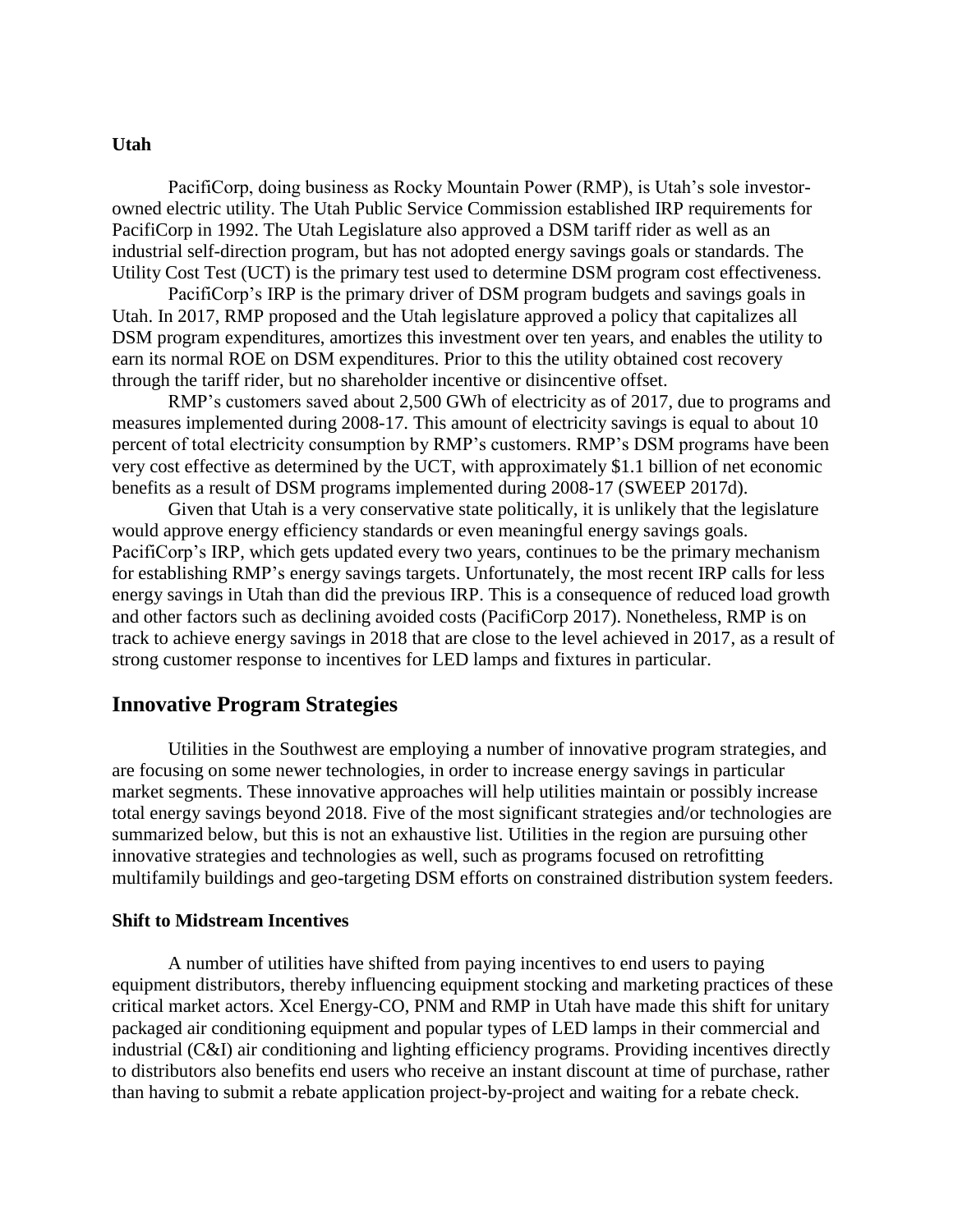Once distributors respond, the shift to midstream incentives generally results in a large increase in the sale of energy-efficient equipment and a lower cost per unit of energy savings. For example, Xcel Energy reports that sales of high efficiency commercial AC equipment (measured in terms of total tonnage) increased 350% between 2015 and 2016 after the shift to midstream incentives (Xcel Energy 2017). In 2018, NV Energy shifted to midstream incentives in its residential AC program.

### **Strategic Energy Management and Energy Manager Funding**

Some utilities including RMP in Utah are achieving considerable energy savings through promoting and supporting Strategic Energy Management (SEM), which involves obtaining management support for energy savings goals, developing energy teams, developing better tracking of energy use, and adopting improved operations and maintenance (O&M) practices. RMP's SEM program also provides incentives and takes credit for measured O&M savings.

SEM has become an important component of RMP's C&I programs, delivering 47.5 GWh of savings in 2017 which is equal to 22% of total C&I program savings (RMP 2018). Substantial O&M savings were achieved by water supply utilities in particular. Other utilities in the region including Xcel Energy-CO, PNM, and NV Energy are conducting SEM pilots.

RMP also provides funding for energy managers in larger C&I facilities with the funding dependent on program participation and delivery of energy savings. This activity addresses one of the main obstacles to energy efficiency among larger customers – lack of dedicated and trained energy management staff. RMP funded 39 energy managers in both commercial and industrial facilities at some point during 2014-17. Cumulatively, companies with funded energy managers provided over 192 GWh of energy savings through participation in SEM as well as equipment-based incentive programs.

#### **Communicating Smart Thermostats**

WiFi-enabled smart thermostats offer significant electricity savings as well as demand response potential especially when implemented with HVAC optimization strategies and controls. NV Energy has implemented a successful smart thermostat program for a number of years with an emphasis on homes in southern Nevada. The utility provides a free thermostat that optimizes HVAC system performance. Demand response includes home pre-cooling and individualized thermostat control tailored to each home.

Independent evaluation of the NV Energy program shows annual savings of 460 kWh of energy and 3 kW of peak demand reduction per home for homes in the Las Vegas area (NV Energy 2018). The program is very cost effective with a benefit-cost ratio of over 3.0 using the Total Resource Cost test. Nearly 70,000 smart thermostats were installed in homes as of the end of 2017 (Brown 2018).

NV Energy is also having success promoting smart thermostats in commercial buildings, with over 6,000 installed in businesses as of 2017. WiFi-enabled smart thermostats in both the residential and commercial sectors provided 35 GWh of energy savings in 2017, 14% of the total energy savings achieved by all of NV Energy's DSM programs (NV Energy 2018).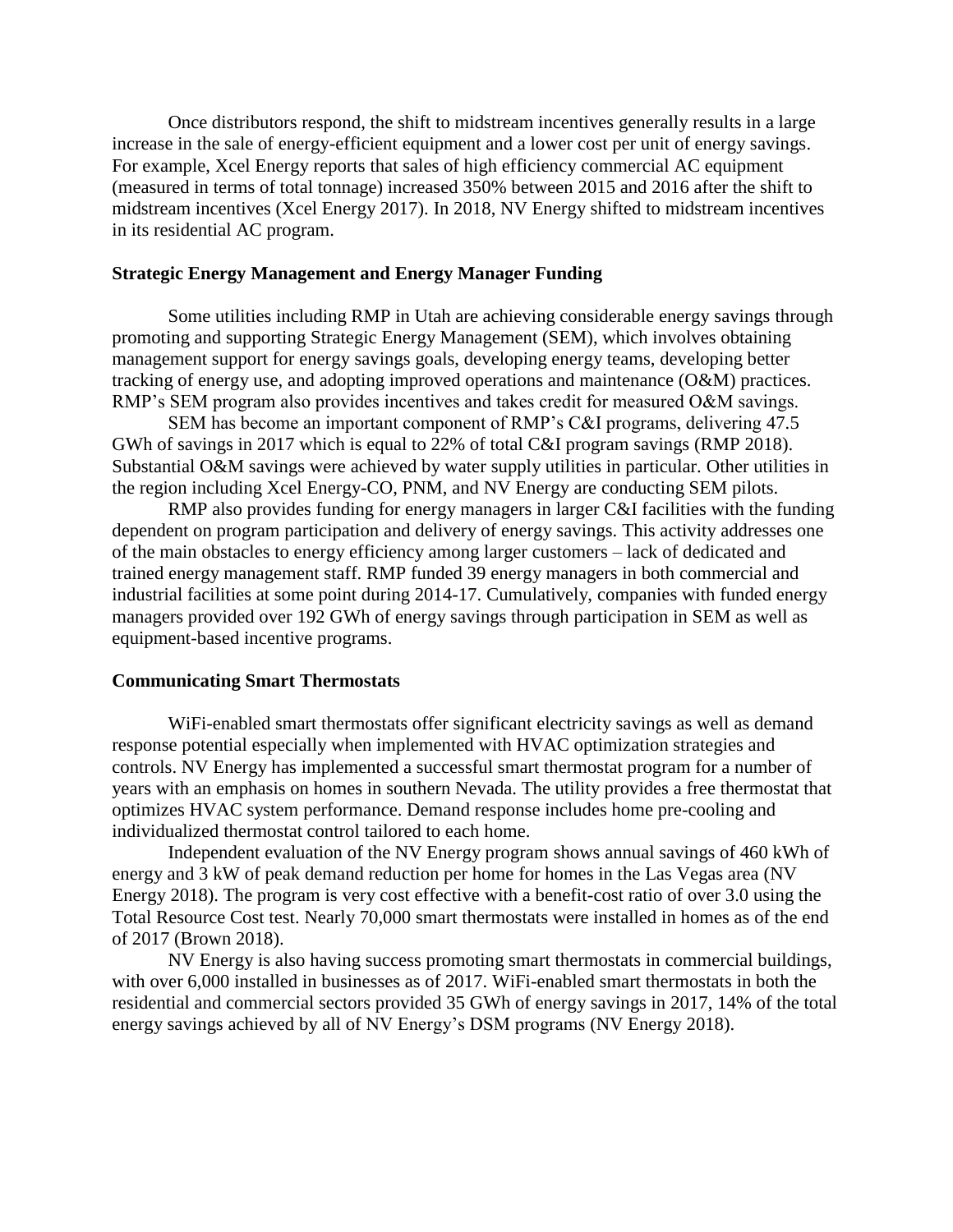#### **Maximizing Energy Savings with LED Lighting in the C&I Sector**

Utilities in the Southwest are achieving increased energy savings from the adoption of LED lighting by businesses. For example, Xcel Energy-CO realized net energy savings of 158 GWh from its C&I lighting programs in 2017, nearly double the level of savings realized in 2015. Xcel Energy is seeing a 51% reduction in lighting wattage and energy use when fluorescent lamps or fixtures are replaced with LED lamps or fixtures (Geller 2017b).

This energy savings opportunity for utilities is likely to persist for 5-10 years given the time required to transition a market as large and diverse as C&I lighting, and the fact that federal lighting standards are not expected to force a transition to LED lighting other than for general purpose A-type light bulbs. Moreover, the savings potential could rise over time given that LED lamps, LED troffers and advanced lighting controls are still improving in performance and declining in cost and that lighting controls are still in an early stage of adoption.

A few utilities in the Southwest are starting to emphasize adoption of either basic or advanced controls along with LED lights by businesses in order to maximize energy savings at the time of conversion to LED lighting. RMP, for example, modified its fluorescent-to-LED lighting incentives in mid-2017 to a "good, better, best" approach. A moderate incentive is offered for adoption of LED lamps or complete LED fixtures alone (e.g., \$0.10/kWh of first year energy savings), a higher incentive if basic controls such as occupancy sensors or daylighting controls are adopted along the LED lamps or fixtures (e.g., \$0.12/kWh saved), and an even higher incentive if advanced networked controls are adopted along the LED lamps or fixtures (e.g., \$0.15/kWh saved). RMP reports that this approach has begun to motivate the adoption of advanced controls along with LED lights by some larger companies (RMP 2018).

#### **Utilization of AMI and Smart Meter Data**

Some utilities in the Southwest have fully implemented advanced metering infrastructure (AMI) and smart meters, and others are in the process of doing so. The data provided by smart meters offers an opportunity for utilities and third party service providers to better engage with customers and help them realize energy savings and peak demand reduction. Some utilities in the Southwest are starting to pursue this opportunity.

NV Energy has begun to offer all of its residential customers either remote or in-home energy assessments that include end-use energy consumption disaggregation and personalized energy saving recommendations. This disaggregation utilizes smart meter data collected from each household along with proprietary software developed by a third party service provider (Hart and Clark 2017). The energy assessments and feedback are offered through multiple communication channels (web portal, mobile phone app, email or paper). The tool automatically updates energy use disaggregation and savings over time, allowing for ongoing customer engagement and feedback. It is too early to estimate how much energy savings potential can be achieved through this service.

# **Conclusion**

Electric utilities in the Southwest, like those in other regions, face a number of challenges to maintaining strong energy savings from their energy efficiency programs after 2018. These challenges include energy savings goals or requirements that end in 2020 in some states, lack of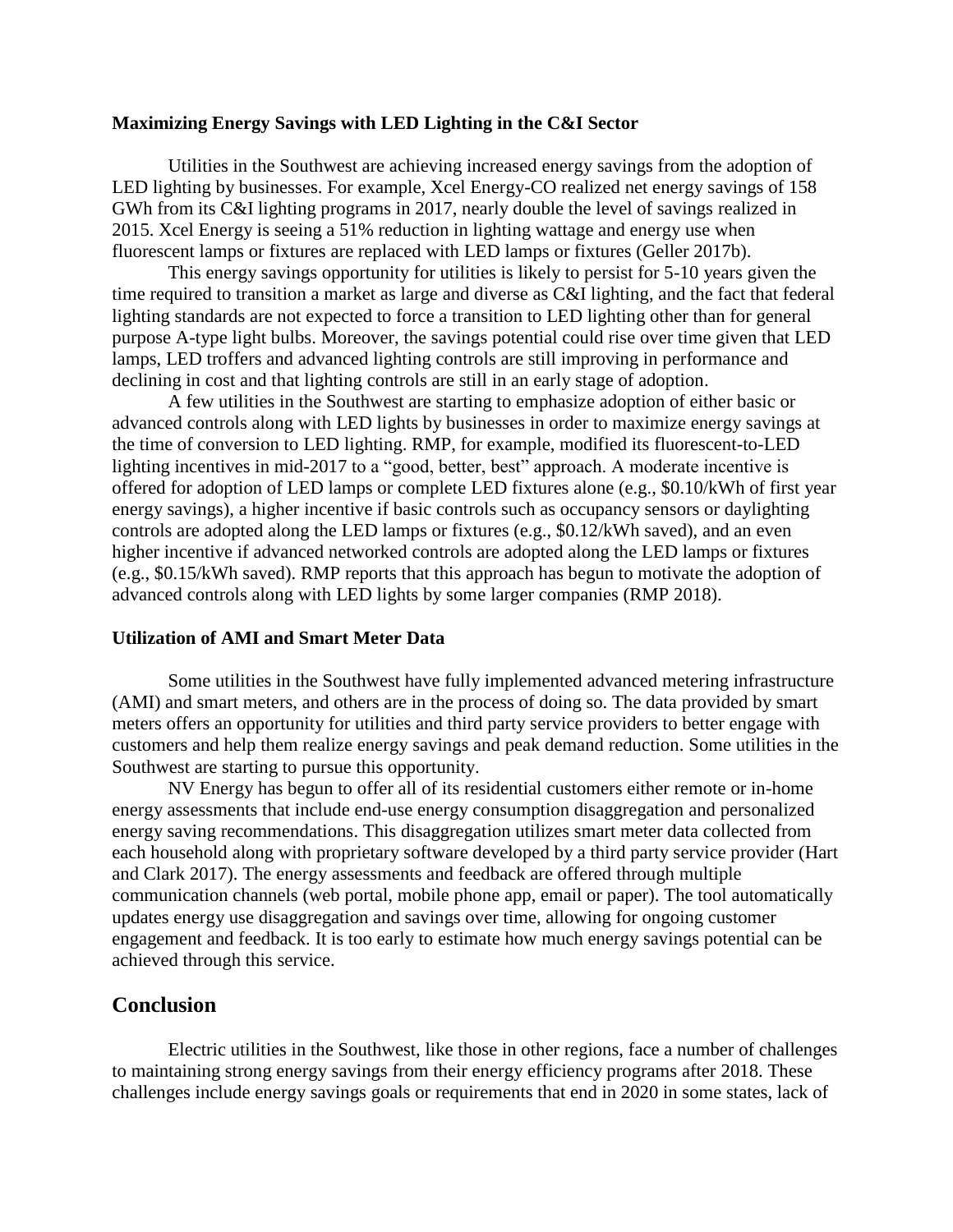adequate financial incentives to motivate some utilities to maintain well-funded and effective programs, reduced load growth, declining avoided costs which lower the cost effectiveness of some measures or programs, and diminished program-related energy savings potential particularly in the residential lighting market.

Policymakers in the Southwest are starting to respond to these challenges in positive ways, with pressure from energy efficiency advocates and in some cases support from utilities.

- In Arizona, the Commission has not supported utility IRPs that greatly limit future utility energy efficiency efforts and also directed utilities to consider resource portfolios with much greater emphasis on energy efficiency, renewable energy and energy storage.
- In Colorado, the Commission approved higher energy savings goals and increased shareholder incentives for exceeding the goals for Xcel Energy-CO during 2019-23. In addition, the Commission has approved revenue decoupling for Xcel Energy.
- In Nevada, new legislation declares that it is in the public interest for utilities to maximize the implementation of cost-effective, achievable energy efficiency opportunities. The legislation also directs the Commission to set energy savings goals for NV Energy and allow for non-costeffective energy efficiency measures or programs as long as the utility's overall energy efficiency plan is cost effective. NV Energy has filed a new three-year DSM plan that includes a number of new energy efficiency programs and higher energy savings targets.
- In Utah, RMP proposed and the Utah legislature approved capitalization of RMP's DSM program expenditures, thereby enabling the utility to earn its normal ROE on DSM expenditures along with recovering program costs.

At the same time, utilities in the Southwest are adopting innovative program design strategies and promoting newer energy saving technologies as a means of maintaining if not increasing their overall energy savings achievement. These positive changes include shifting to midstream incentives in order to amplify market impact, promoting SEM and offering energy manager funding to businesses, achieving significant energy savings and demand response potential through adoption of WiFi-enabled smart thermostats, and maximizing energy savings associated with adoption of LED lighting in the commercial sector. In addition, some utilities are starting to utilize smart meter data to enhance customer engagement and encourage greater energy savings.

The overall impact of these counteracting forces remains to be seen, but it appears likely that the major electric utilities in the southwest region will sustain at least a moderately high level of energy savings well beyond 2018.

# **References**

- ACC (Arizona Corporation Commission). 2009. *Findings of Fact*. Decision No. 71436. Docket No. RE-00000C-09-0427. Dec. [http://www.swenergy.org/Data/Sites/1/media/documents/news/news/file/Arizona%20EE%20](http://www.swenergy.org/Data/Sites/1/media/documents/news/news/file/Arizona%20EE%20Ruling%20Approved%2012-16-09.pdf) [Ruling%20Approved%2012-16-09.pdf](http://www.swenergy.org/Data/Sites/1/media/documents/news/news/file/Arizona%20EE%20Ruling%20Approved%2012-16-09.pdf)
- ACC (Arizona Corporation Commission). 2018. *Findings of Fact*. Decision No. 76632. Docket No. E-00000V-15-0094. March 28. <http://images.edocket.azcc.gov/docketpdf/0000186964.pdf>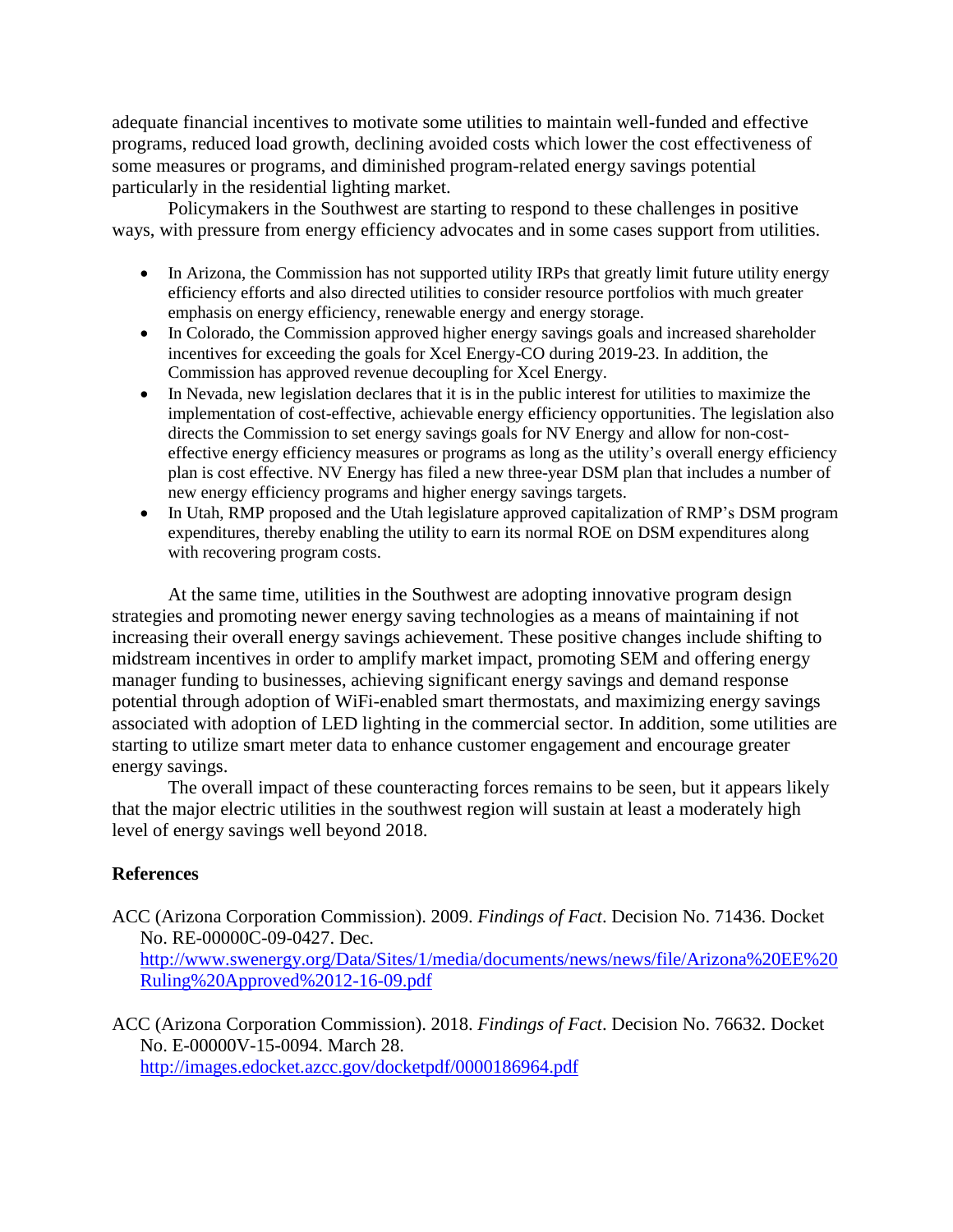- APS (Arizona Public Service Co.) 2017. *Application for Approval of 2018 DSM Implementation Plan*. Docket No. E-01345A-17-0134. <http://docket.images.azcc.gov/0000182484.pdf>
- APS (Arizona Public Service Co.) 2018. *2017 Demand Side Management Annual Progress Report.* March 1.<http://images.edocket.azcc.gov/docketpdf/0000186159.pdf>
- Brown, M. 2018. Personal communication with Michael Brown, NV Energy, Las Vegas, NV. March 26, 2018.
- CPUC (Colorado Public Utilities Commission) 2018. Decision No. C18-0417. Proceeding No. 17A-1462EG. April 11. https://www.dora.state.co.us/pls/efi/EFI\_Search\_UI.Show\_Decision?p\_session\_id=&p\_dec= 25242
- Geller, H. 2017a. "Update on Utility Energy Efficiency Policies and Programs in the Southwest." *Presentation at the 2017 SWEEP Regional Workshop*. Tempe, AZ. Nov. 30, 2017. <http://www.swenergy.org/Data/Sites/1/media/documents/workshop-2017/01-geller.pdf>
- Geller, H. 2017b. *Answer Testimony on behalf of SWEEP*. Proceeding No. 17A-0462EG. Boulder, CO: Southwest Energy Efficiency Project. Dec. 5. p. 44.
- Hart, A. and T. Clark. 2017. "Home Energy Assessments Using Smart Meter Data." *Presentation at the 2017 SWEEP Regional Workshop*. Tempe, AZ. Nov. 30, 2017. [http://www.swenergy.org/Data/Sites/1/media/documents/workshop-2017/06-hart\\_clark.pdf](http://www.swenergy.org/Data/Sites/1/media/documents/workshop-2017/06-hart_clark.pdf)
- Nevada Legislature 2017. Senate Bill 150. [http://search.leg.state.nv.us/isysquery/a1317fee-974e-](http://search.leg.state.nv.us/isysquery/a1317fee-974e-43b5-a15f-c566431a3d41/145/doc/SB150_R1.pdf#xml=http://WebApp/isysquery/a1317fee-974e-43b5-a15f-c566431a3d41/145/hilite/)[43b5-a15f-c566431a3d41/145/doc/SB150\\_R1.pdf#xml=http://WebApp/isysquery/a1317fee-](http://search.leg.state.nv.us/isysquery/a1317fee-974e-43b5-a15f-c566431a3d41/145/doc/SB150_R1.pdf#xml=http://WebApp/isysquery/a1317fee-974e-43b5-a15f-c566431a3d41/145/hilite/)[974e-43b5-a15f-c566431a3d41/145/hilite/](http://search.leg.state.nv.us/isysquery/a1317fee-974e-43b5-a15f-c566431a3d41/145/doc/SB150_R1.pdf#xml=http://WebApp/isysquery/a1317fee-974e-43b5-a15f-c566431a3d41/145/hilite/)
- NV Energy. 2018. Nevada Power Company d/b/a NV Energy and Sierra Pacific Power Company d/b/a NV Energy 2018 Joint Integrated Resource Plan (2019-2038) – Demand Side Plan. June 1, 2018. [http://pucweb1.state.nv.us/PDF/AxImages/DOCKETS\\_2015\\_THRU\\_PRESENT/2018-](http://pucweb1.state.nv.us/PDF/AxImages/DOCKETS_2015_THRU_PRESENT/2018-6/30447.pdf) [6/30447.pdf](http://pucweb1.state.nv.us/PDF/AxImages/DOCKETS_2015_THRU_PRESENT/2018-6/30447.pdf)
- PacifiCorp 2017. *2017 Integrated Resource Plan*. April 4. [http://www.pacificorp.com/content/dam/pacificorp/doc/Energy\\_Sources/Integrated\\_Resource](http://www.pacificorp.com/content/dam/pacificorp/doc/Energy_Sources/Integrated_Resource_Plan/2017_IRP/2017_IRP_VolumeI_IRP_Final.pdf) [\\_Plan/2017\\_IRP/2017\\_IRP\\_VolumeI\\_IRP\\_Final.pdf](http://www.pacificorp.com/content/dam/pacificorp/doc/Energy_Sources/Integrated_Resource_Plan/2017_IRP/2017_IRP_VolumeI_IRP_Final.pdf)
- Relf, G., B. Baatz, and S. Nowak. 2017. *2017 Utility Energy Efficiency Scorecard*. Washington, DC: ACEEE. June. [www.aceee.org/research-report/u1707.](http://www.aceee.org/research-report/u1707)